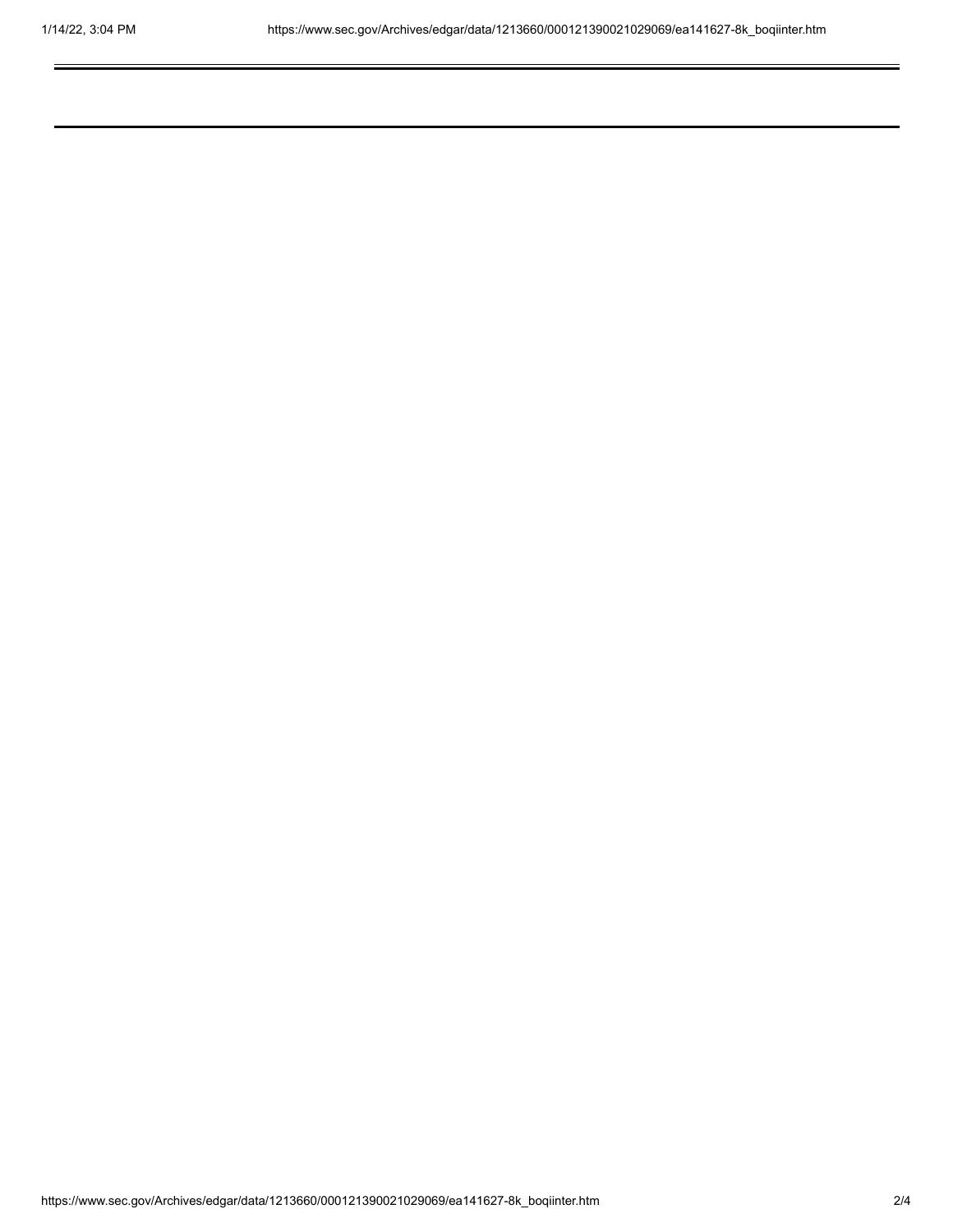### Item 5.02 Departure of Directors or Certain Officers; Election of Directors; Appointment of Certain Officers; Compensatory **Arrangements of Certain Officers.**

The board of directors of Boqi International Medical Inc**. (the "Company")** dismissed Mr. Jun Jia as the Company's Chief Financial Officer, effective May 20, 2021 and promoted Ms. Baiqun Zhong, currently the CFO of the Company's wholly-owned subsidiary Bimai Pharmaceutical (Chongqing) Co., Ltd., to be the Company's interim Chief Financial Officer, effective May 21, 2021. Ms. Zhong has served as the CFO of the Company's wholly-owned subsidiary, Bimai Pharmaceutical (Chongqing) Co., Ltd. since October 2020 and the CFO of the Company's wholly-owned subsidiary Chongqing Guanzan Technology Co., Ltd. from October 2019 to October 2020. Her compensation arrangement will remain unchanged after being promoted as the Company's interim Chief Financial Officer.

**Ms. Baiqun Zhong** (58) has been engaged in the financial and accounting industry for more than 30 years. Since October 2020, Ms. Zhong has served as the CFO of the Company's wholly-owned subsidiary Bimai Pharmaceutical (Chongqing) Co., Ltd. From October 2019 to October 2020, she was the CFO of the Company's wholly-owned subsidiary, Chongqing Guanzan Technology Co., Ltd. From January 2009 to September 2019, Ms. Zhong was the Chief Accountant of Chongqing Yichen Trade Company, in charge of the company's financial affairs. From January 2006 to December 2008, she was the Supply and Distribution Manager of Chongqing Cafu Automobile Co., Ltd., an automobile retailer. From January 2001 to December 2005, she was the Chief Accountant of Guangzhou Baiyun Lantian Medical Co., Ltd. Ms. Zhong holds a bachelor's degree in accounting from Chongqing Technology and Business University and a Chinese CPA license.

1